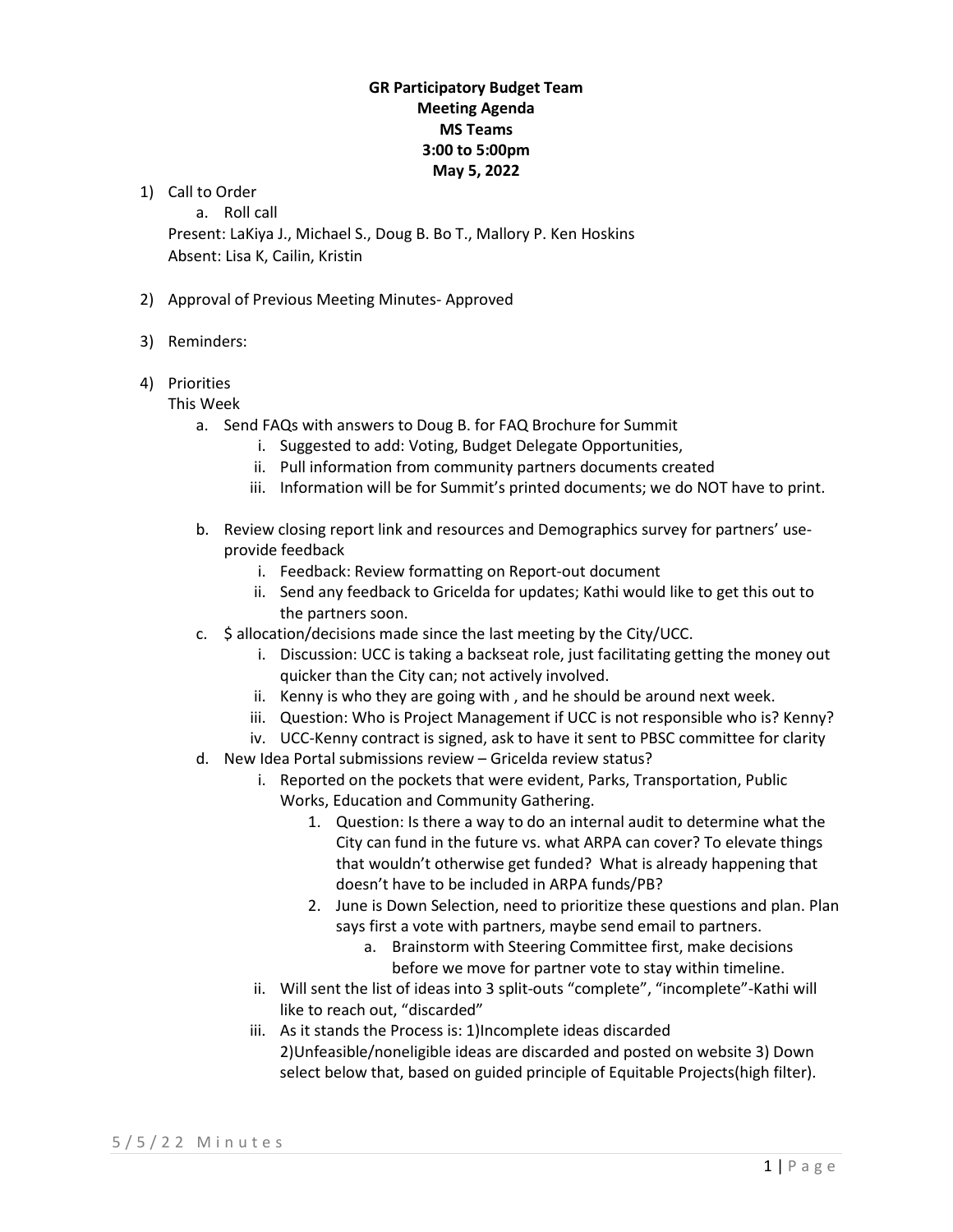- 1. Next is Voting: Rank voting with partner, publish results, PBSC has final vote to ensure it meets our goals
- 2. At end of first round: Archive the needs of the community provided by the process.

## Two Weeks Out:

# **a. Budget Delegate Recruitment Application & Process**

- i. Discussion on Budget Delegate position description & application.
- ii. David will draft get Budget delegate position & expectation document, based on Michael's information; note stipend no amount.
	- 1. David will confirm on draft approval with Communications Committee & will work with Stacy/Lilibeth to submit for Summit brochure.
	- 2. Kenny can put assist with
- iii. Discussion on who can apply and candidates that have already surfaced
	- 1. Candidates: We can reach to GRPS, organizations and organizations already engaged, etc. we can reach out to them regarding their constituents' interest.

# **b. Idea Portal submissions review backlog**

i. Community conversations have noted, they are really impressed by the clarity & transparency provide by portal. Transparency of process has been very impressive by community.

# **b. Review status with partners-Kathi**

- i. DeAndre has meeting Monday at 5:30pm at LincUP to talk about Participatory budget; invited partners to attend. Kathi sent invite to 3<sup>rd</sup> ward partners to attend, and Kathi will be there.
- ii. Anishinaabe Circle is planning their event but were not clear. Partners are concerned about the outdoor event.
- iii. Lions & Rabbits had problems reaching out to participants, might partner up with Creston Neighborhood since they are in the area.
- iv. Westgrand is planning events and will follow with Kathi with details & dates
- v. Baxter and Boston NA is planning an event
- vi. Noor's Heaven still doing their engagement and posting pictures
- vii. Kathi has been meeting with other groups outside of the partners
- viii. Gave print materials to Seeds of Promise.
- ix. We have only postcards left, but don't need anymore
- x. Expungement Fair on Saturday -Kathi will be there
- xi. ENTF Recording- Bo was there for Qs and connected with community.
- 5) Guest Presentations
	- i. NA

# **6) City Team Updates -15 Minutes**

- a. Timeline graphic for Summit with QR Code that goes directly to PB website to include on timeline & FYQ
	- i. Was sent to Mallory and approved
- **b. Grant update**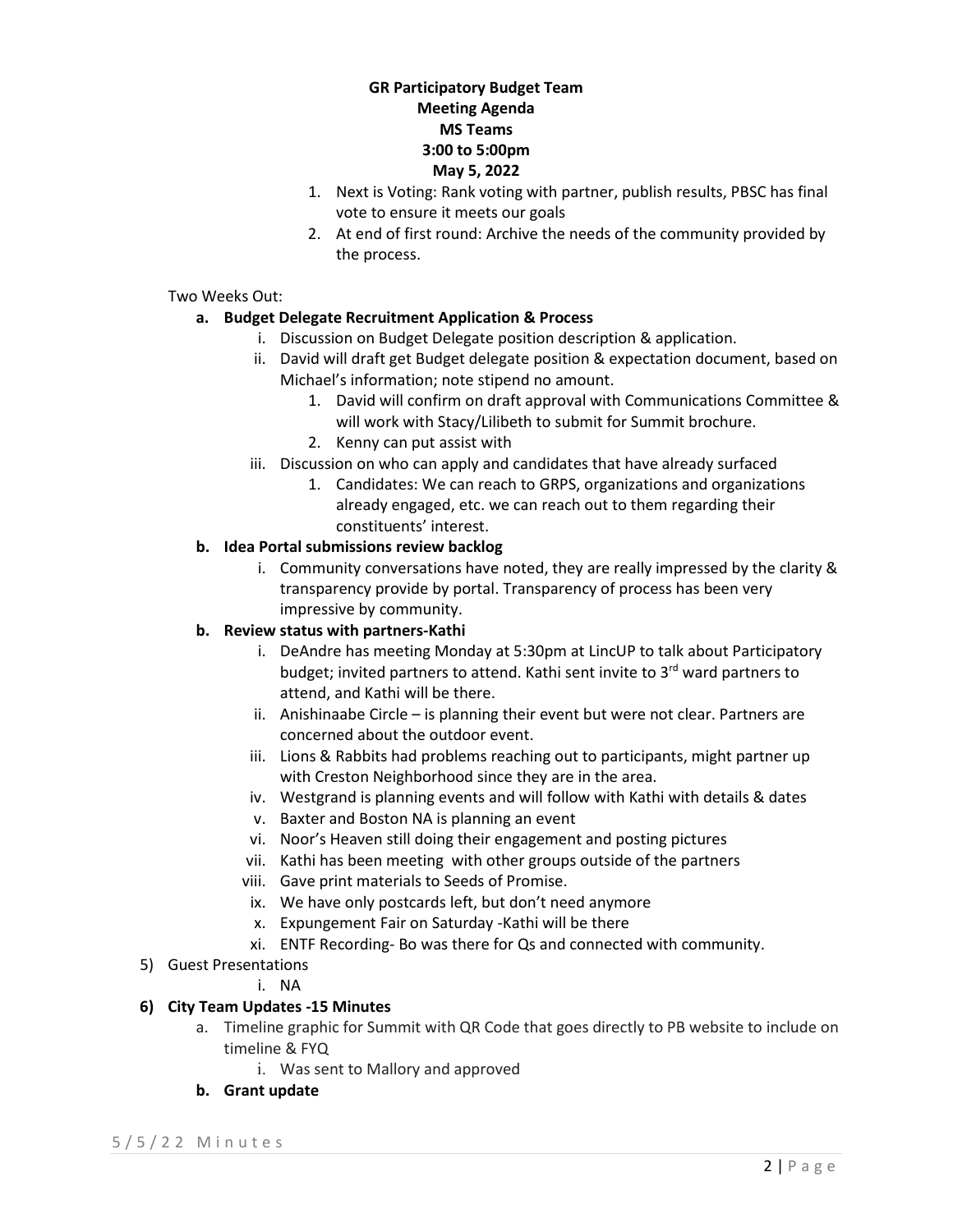#### **i. Allocation for Comms/Outreach**

- 1. Dave/Doug have received the requests from those seeking more funding.
- 2. Some partners have been non-responsive (i.e., Eastown, AYA etc.), reluctant to give more money out as some have not yet met the expectation of their contracts; would best to wait.
- 3. Stipend individuals (like DeAndre) that are active and want to create programs, give funding to organization that have been good unfunded partners.
- 4. Provide funding to individuals like DeAndre or future budget delegates as they start to do the work; DeAndre responded to Kathi, created a flyer, doing the work and worked quickly to distribute flyers, and plan activities.
	- a. Recommended he should be considered a fully-funded partner do to all the work and outreach he has been doing, and all the work and impact he has done.
	- b. Question: If we see Budget delegates taking those extra steps to advance the work, can we recognize them as funded partners, as well as other individuals that may arise.
- 5. Where is the funding Groups like GRPS-advisory committee has been doing work, maybe provide them some funding.

# **ii. Hiring of technical support- schedule**

- c. Organization chart/Roles and Responsibilities update
	- i. Roles, Responsibilities, Budget Breakdown- need more clarity on this.
	- ii. ACTION: PBSC to connect with Doug and Stacy RE: additional funding, how do we provide funding to new partners, who is managing that funding?
		- 1. We have seen smaller organization take lead on specific projects; those smaller organizations have more passion and/or flexibility to do the work. We should be empowering those people/orgs that are making things work

# **d. Additional updates**

- i. RFP for Public Relations/Technical support (ad buying, etc). being sent out, and will be available until May 26,2022
	- 1. To make bids, vendors have to be a registered vendor with the City, but we have staff to provide support so connect them with us.
	- **2.** Commission will need to approve the final vendor which means: Has to be completely finalized by June 2nd- **Need 2 to 3 PBSC to available on the May 31st and June 1st to review the bids and select vendor.**
	- **3.** RFP is written as working last 3 Phases; a \$30,000 , 8 month contract to do the work working with PBSC-Communication and us.

# **7) Committee Report -15 Minutes**

- a. Executive Committee-No Report
- b. Outreach, Engagement & Event Planning
	- i. Kathi updates from partners-Provided earlier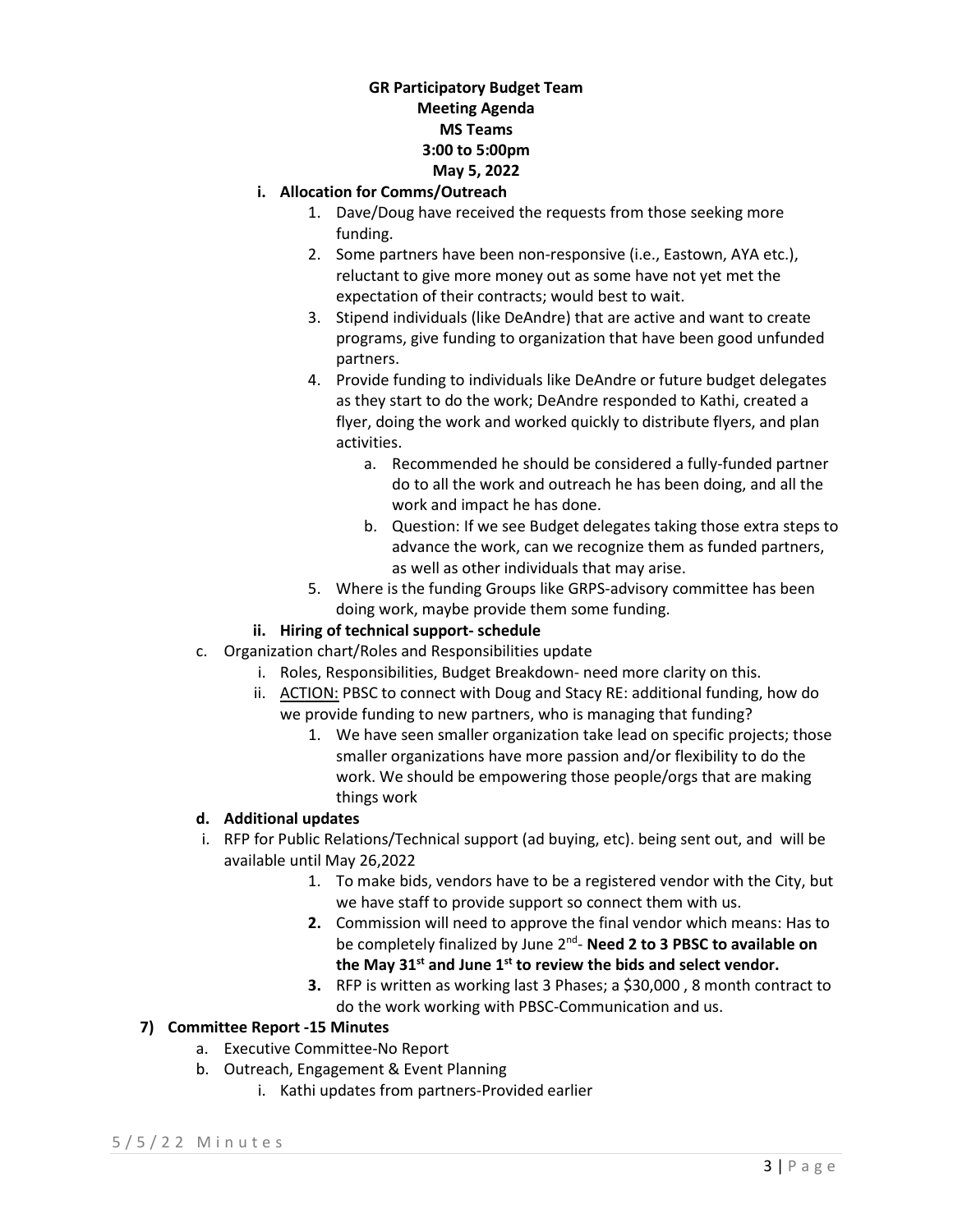- c. Communications-Doug B.
	- i. Meeting on Tuesday was Amanda and Doug
- d. Outreach, Engagement & Event Planning-No Report
- e. Measurement and Accountability- Mallory P.
	- i. RFP sent to list provided by Stacy & other identified individuals, waiting on next steps & will walk along side them.
	- ii. Summit Workshop 10:30 to 11:30am 3 people designated all others sign up as volunteers, Mallory will send link. If you received emails, please forward to Mallory
		- 1. Would like one person from each Ward to lead the workshop
		- 2. Need volunteers for table -Mallory will send out sign-up sheet via email a. Michael is free that morning before noon.
	- iii. PowerPoint draft is ready- will send out to PBSC for feedback via email
		- 1. Mallory will send out for feedback
- 8) New Business -20 min+
	- a. Kristian's idea about Steering Committee members/partners filming Q&A/info videos. i. Comms committee driving this? How do we coordinate this?
	- b. Goals/objectives for next week's meeting
- 9) Old Business Category (Decisions and Work Done) –5 min
	- a. Community Partners presentation content sharable directory yet?
		- i. David/Kathi sent out presentation templates/examples for use by the partners
	- b. PB at the Neighborhood summit
		- i. Ensure we have coverage
	- c. PB at the LCC meeting April 14 from 12-1:30
		- i. 45 minutes for presentation
		- ii. Bo is covering will send invites to rest of team if they want to attend.

#### **10) Action Items**

- a. Executive Committee
	- i. Talk to Doug & Stacy regarding management of Grand Funding: how it will be extended to additional partners
	- ii. List of Complete/incomplete and need info to Michael and he will forward to others
- b. Outreach, Engagement & Event Planning
	- i. Kathi- Will provide list of organizations currently doing partner work without being funded
- c. Communications
	- i. David to work with Stacy on Summit Brochure
	- ii. Prepare for Budget Delegate on website
- d. Measurement & Accountability Committee-Mallory
	- i. Draft of PowerPoint to PBSC
	- ii. Provide Summit sign-up to PBSC for Summit participation needs